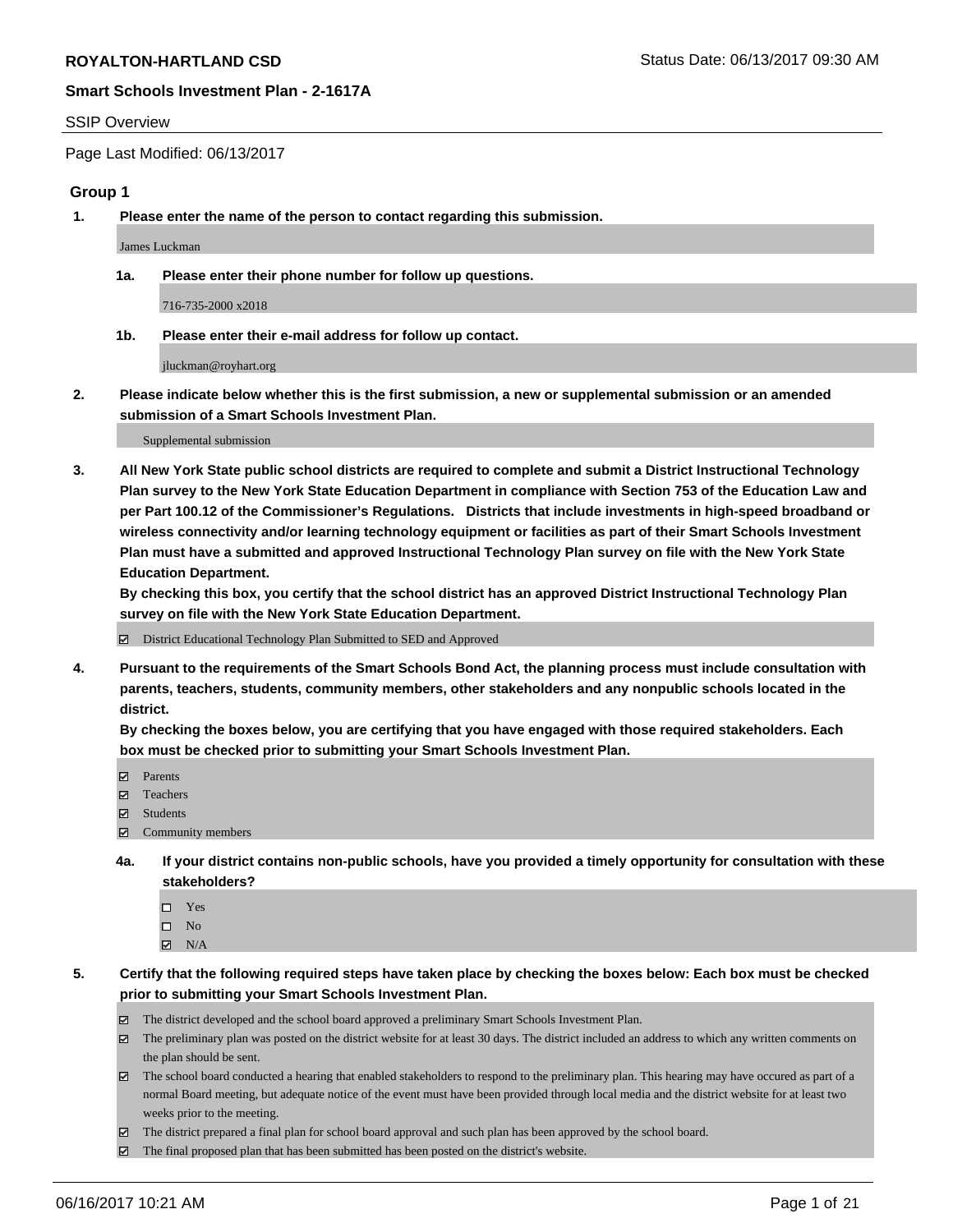## SSIP Overview

Page Last Modified: 06/13/2017

**5a. Please upload the proposed Smart Schools Investment Plan (SSIP) that was posted on the district's website, along with any supporting materials. Note that this should be different than your recently submitted Educational Technology Survey. The Final SSIP, as approved by the School Board, should also be posted on the website and remain there during the course of the projects contained therein.**

RHCSD\_SmartSchoolsInvestmentPlan\_2-1617\_BOEFinalApproved031617.pdf

**5b. Enter the webpage address where the final Smart Schools Investment Plan is posted. The Plan should remain posted for the life of the included projects.**

http://www.royhart.org/domain/258

**6. Please enter an estimate of the total number of students and staff that will benefit from this Smart Schools Investment Plan based on the cumulative projects submitted to date.**

1,312

**7. An LEA/School District may partner with one or more other LEA/School Districts to form a consortium to pool Smart Schools Bond Act funds for a project that meets all other Smart School Bond Act requirements. Each school district participating in the consortium will need to file an approved Smart Schools Investment Plan for the project and submit a signed Memorandum of Understanding that sets forth the details of the consortium including the roles of each respective district.**

 $\Box$  The district plans to participate in a consortium to partner with other school district(s) to implement a Smart Schools project.

**8. Please enter the name and 6-digit SED Code for each LEA/School District participating in the Consortium.**

| <b>Partner LEA/District</b> | <b>ISED BEDS Code</b> |
|-----------------------------|-----------------------|
| (No Response)               | (No Response)         |

**9. Please upload a signed Memorandum of Understanding with all of the participating Consortium partners.**

(No Response)

**10. Your district's Smart Schools Bond Act Allocation is:**

\$1,197,557

**11. Enter the budget sub-allocations by category that you are submitting for approval at this time. If you are not budgeting SSBA funds for a category, please enter 0 (zero.) If the value entered is \$0, you will not be required to complete that survey question.**

|                                       | Sub-        |
|---------------------------------------|-------------|
|                                       | Allocations |
| <b>School Connectivity</b>            | 0           |
| Connectivity Projects for Communities | $\Omega$    |
| <b>Classroom Technology</b>           | 299,988     |
| Pre-Kindergarten Classrooms           | 0           |
| Replace Transportable Classrooms      | O           |
| <b>High-Tech Security Features</b>    | 0           |
| Totals:                               | 299,988     |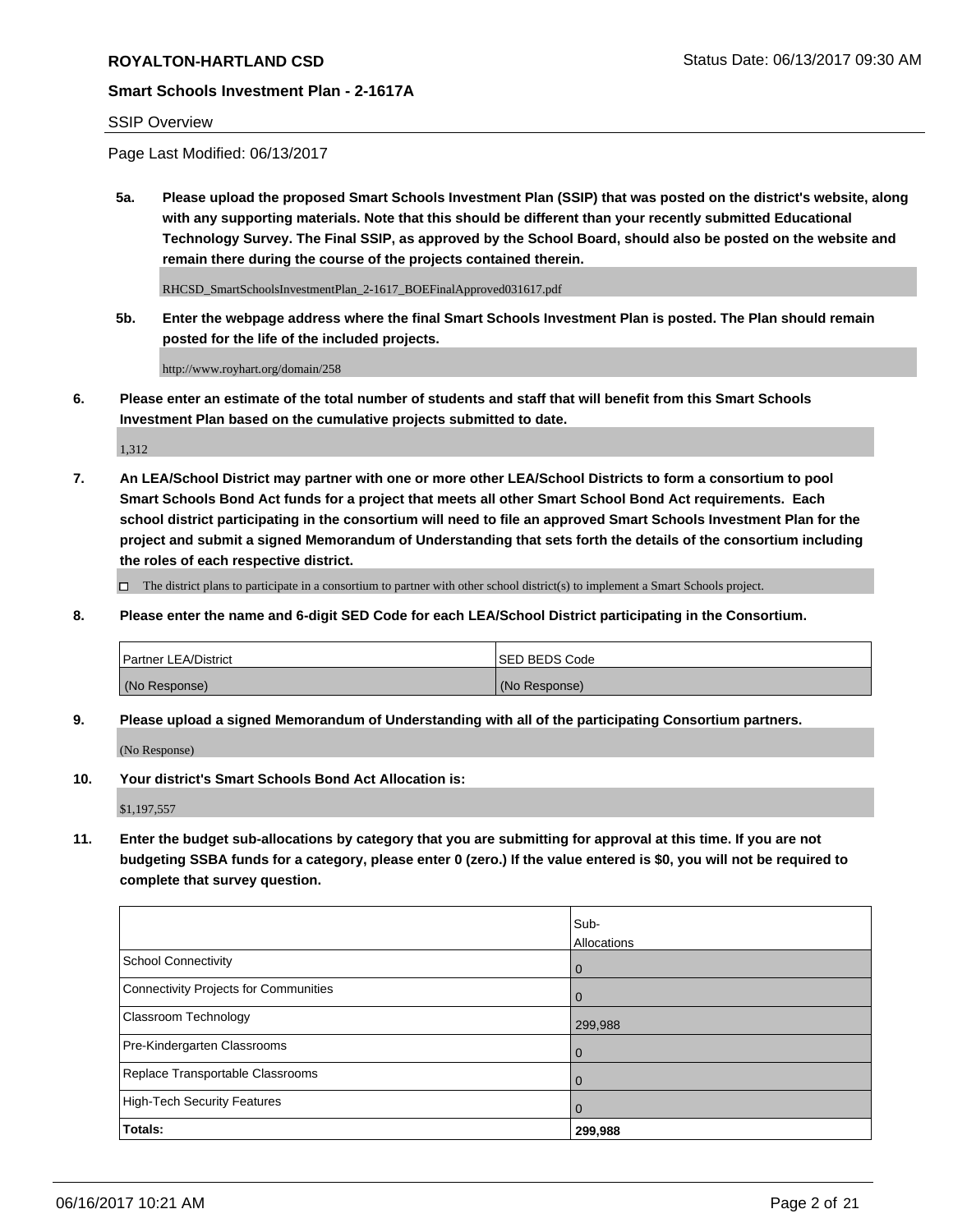## School Connectivity

Page Last Modified: 06/13/2017

## **Group 1**

- **1. In order for students and faculty to receive the maximum benefit from the technology made available under the Smart Schools Bond Act, their school buildings must possess sufficient connectivity infrastructure to ensure that devices can be used during the school day. Smart Schools Investment Plans must demonstrate that:**
	- **sufficient infrastructure that meets the Federal Communications Commission's 100 Mbps per 1,000 students standard currently exists in the buildings where new devices will be deployed, or**
	- **is a planned use of a portion of Smart Schools Bond Act funds, or**
	- **is under development through another funding source.**

**Smart Schools Bond Act funds used for technology infrastructure or classroom technology investments must increase the number of school buildings that meet or exceed the minimum speed standard of 100 Mbps per 1,000 students and staff within 12 months. This standard may be met on either a contracted 24/7 firm service or a "burstable" capability. If the standard is met under the burstable criteria, it must be:**

**1. Specifically codified in a service contract with a provider, and**

**2. Guaranteed to be available to all students and devices as needed, particularly during periods of high demand, such as computer-based testing (CBT) periods.**

**Please describe how your district already meets or is planning to meet this standard within 12 months of plan submission.**

(No Response)

- **1a. If a district believes that it will be impossible to meet this standard within 12 months, it may apply for a waiver of this requirement, as described on the Smart Schools website. The waiver must be filed and approved by SED prior to submitting this survey.**
	- By checking this box, you are certifying that the school district has an approved waiver of this requirement on file with the New York State Education Department.

## **2. Connectivity Speed Calculator (Required)**

|                         | l Number of<br><b>Students</b> | Multiply by<br>100 Kbps | Divide by 1000   Current Speed<br>to Convert to<br>Required<br>l Speed in Mb | in Mb            | Expected<br>Speed to be<br>Attained Within Required<br>12 Months | <b>Expected Date</b><br>When<br>Speed Will be<br><b>Met</b> |
|-------------------------|--------------------------------|-------------------------|------------------------------------------------------------------------------|------------------|------------------------------------------------------------------|-------------------------------------------------------------|
| <b>Calculated Speed</b> | (No<br>Response)               | (No Response)           | (No<br>Response)                                                             | (No<br>Response) | (No<br>Response)                                                 | l (No<br>Response)                                          |

## **3. Describe how you intend to use Smart Schools Bond Act funds for high-speed broadband and/or wireless connectivity projects in school buildings.**

(No Response)

**4. Describe the linkage between the district's District Instructional Technology Plan and the proposed projects. (There should be a link between your response to this question and your response to Question 1 in Part E. Curriculum and Instruction "What are the district's plans to use digital connectivity and technology to improve teaching and learning?)**

(No Response)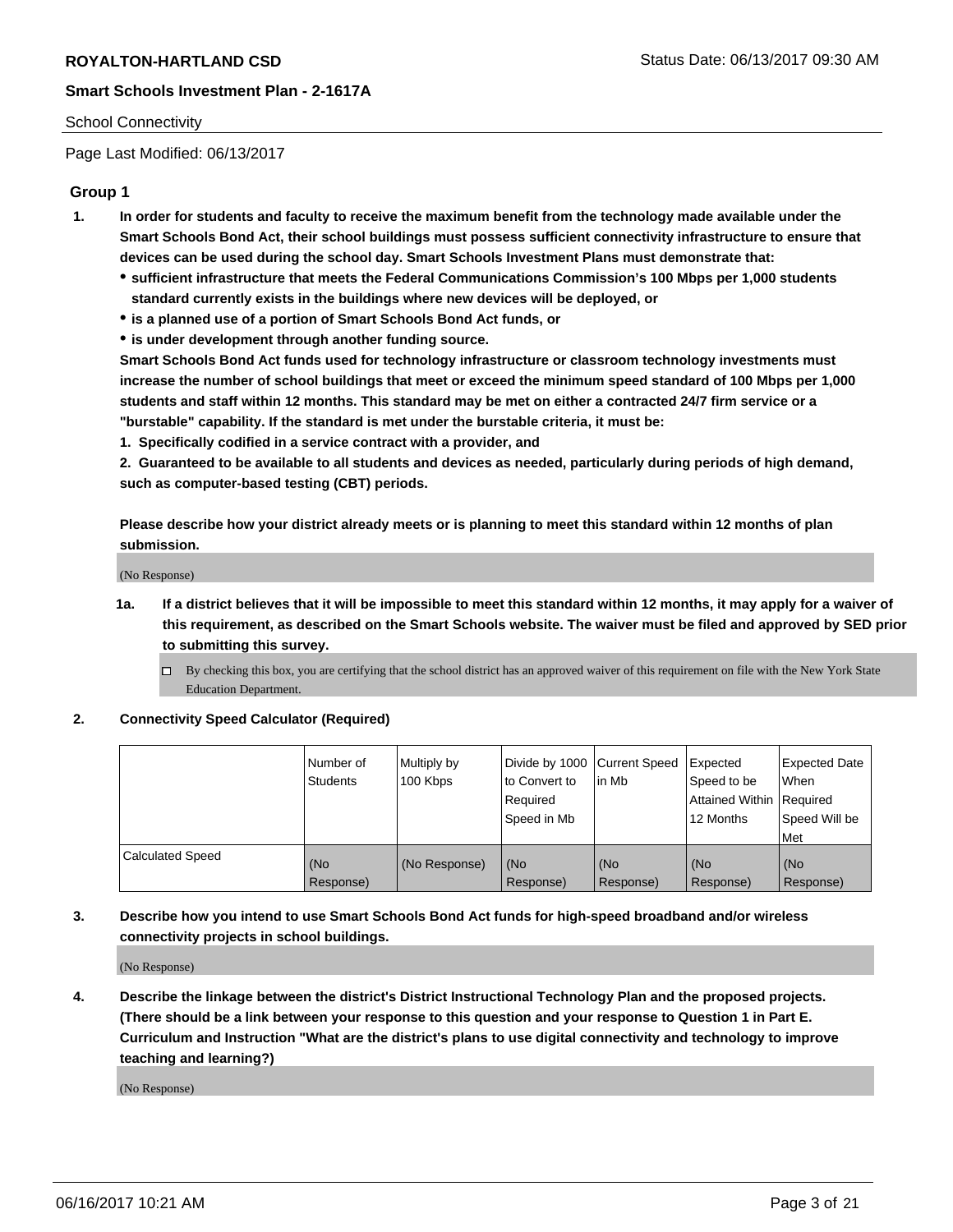### School Connectivity

Page Last Modified: 06/13/2017

**5. If the district wishes to have students and staff access the Internet from wireless devices within the school building, or in close proximity to it, it must first ensure that it has a robust Wi-Fi network in place that has sufficient bandwidth to meet user demand.**

**Please describe how you have quantified this demand and how you plan to meet this demand.**

(No Response)

**6. As indicated on Page 5 of the guidance, the Office of Facilities Planning will have to conduct a preliminary review of all capital projects, including connectivity projects.**

**Please indicate on a separate row each project number given to you by the Office of Facilities Planning.**

| Project Number |  |
|----------------|--|
| (No Response)  |  |

**7. Certain high-tech security and connectivity infrastructure projects may be eligible for an expedited review process as determined by the Office of Facilities Planning.**

**Was your project deemed eligible for streamlined review?**

(No Response)

**8. Include the name and license number of the architect or engineer of record.**

| Name          | License Number |
|---------------|----------------|
| (No Response) | (No Response)  |

**9. If you are submitting an allocation for School Connectivity complete this table.**

**Note that the calculated Total at the bottom of the table must equal the Total allocation for this category that you entered in the SSIP Overview overall budget.** 

|                                            | Sub-          |
|--------------------------------------------|---------------|
|                                            | Allocation    |
| Network/Access Costs                       | (No Response) |
| Outside Plant Costs                        | (No Response) |
| School Internal Connections and Components | (No Response) |
| <b>Professional Services</b>               | (No Response) |
| Testing                                    | (No Response) |
| <b>Other Upfront Costs</b>                 | (No Response) |
| <b>Other Costs</b>                         | (No Response) |
| Totals:                                    | 0             |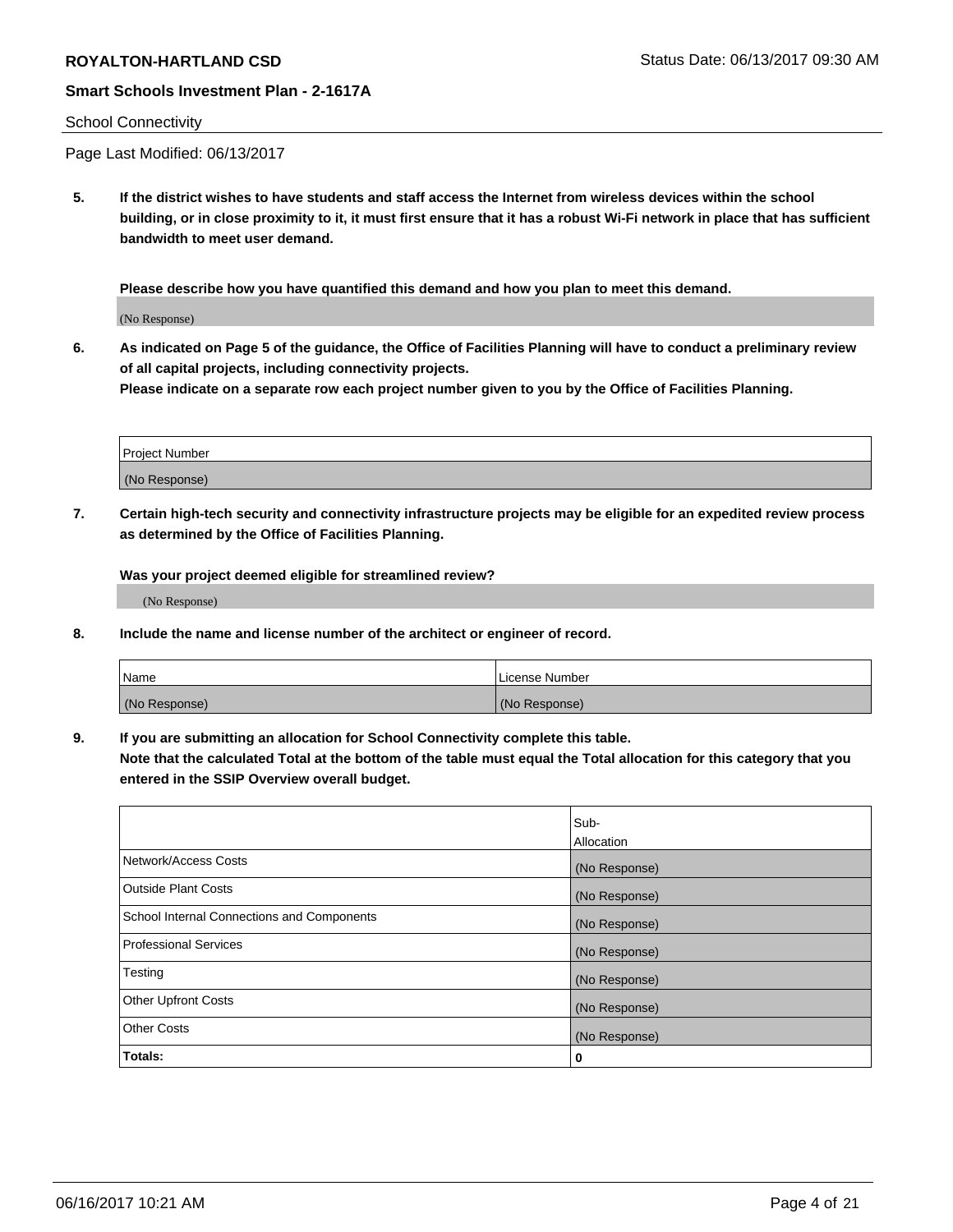## School Connectivity

Page Last Modified: 06/13/2017

**10. Please detail the type, quantity, per unit cost and total cost of the eligible items under each sub-category. This is especially important for any expenditures listed under the "Other" category. All expenditures must be eligible for tax-exempt financing to be reimbursed through the SSBA. Sufficient detail must be provided so that we can verify this is the case. If you have any questions, please contact us directly through smartschools@nysed.gov. NOTE: Wireless Access Points should be included in this category, not under Classroom Educational Technology, except those that will be loaned/purchased for nonpublic schools.**

| Select the allowable expenditure | Item to be purchased | Quantity      | Cost per Item | Total Cost    |
|----------------------------------|----------------------|---------------|---------------|---------------|
| type.                            |                      |               |               |               |
| Repeat to add another item under |                      |               |               |               |
| each type.                       |                      |               |               |               |
| (No Response)                    | (No Response)        | (No Response) | (No Response) | (No Response) |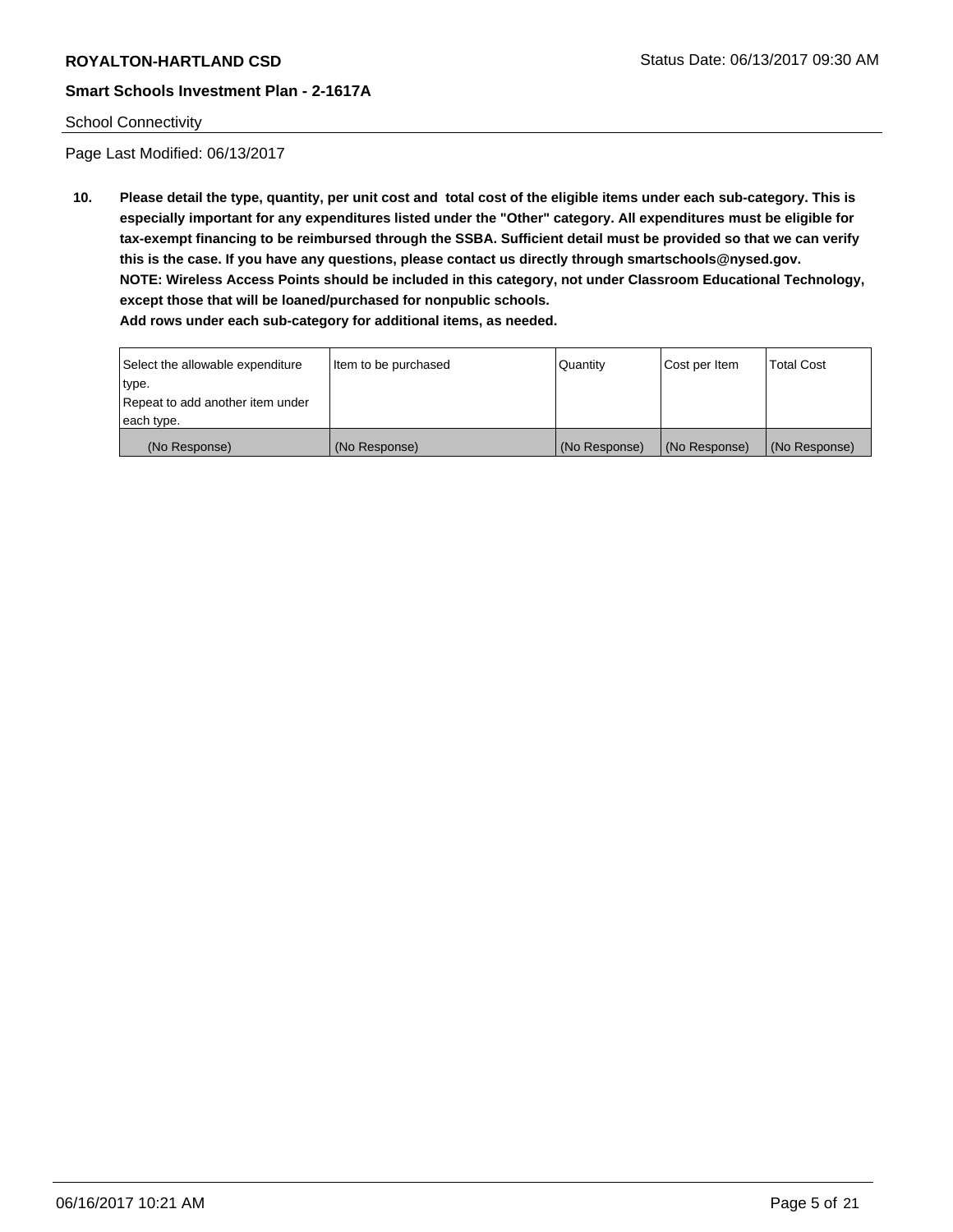Community Connectivity (Broadband and Wireless)

Page Last Modified: 06/13/2017

## **Group 1**

**1. Describe how you intend to use Smart Schools Bond Act funds for high-speed broadband and/or wireless connectivity projects in the community.**

(No Response)

**2. Please describe how the proposed project(s) will promote student achievement and increase student and/or staff access to the Internet in a manner that enhances student learning and/or instruction outside of the school day and/or school building.**

(No Response)

**3. Community connectivity projects must comply with all the necessary local building codes and regulations (building and related permits are not required prior to plan submission).**

 $\Box$  I certify that we will comply with all the necessary local building codes and regulations.

**4. Please describe the physical location of the proposed investment.**

(No Response)

**5. Please provide the initial list of partners participating in the Community Connectivity Broadband Project, along with their Federal Tax Identification (Employer Identification) number.**

| <b>Project Partners</b> | Federal ID#     |
|-------------------------|-----------------|
| (No Response)           | l (No Response) |

**6. If you are submitting an allocation for Community Connectivity, complete this table. Note that the calculated Total at the bottom of the table must equal the Total allocation for this category that you entered in the SSIP Overview overall budget.**

|                                    | Sub-Allocation |
|------------------------------------|----------------|
| Network/Access Costs               | (No Response)  |
| Outside Plant Costs                | (No Response)  |
| <b>Tower Costs</b>                 | (No Response)  |
| <b>Customer Premises Equipment</b> | (No Response)  |
| <b>Professional Services</b>       | (No Response)  |
| Testing                            | (No Response)  |
| <b>Other Upfront Costs</b>         | (No Response)  |
| <b>Other Costs</b>                 | (No Response)  |
| Totals:                            | 0              |

**7. Please detail the type, quantity, per unit cost and total cost of the eligible items under each sub-category. This is especially important for any expenditures listed under the "Other" category. All expenditures must be capital-bond eligible to be reimbursed through the SSBA. If you have any questions, please contact us directly through smartschools@nysed.gov.**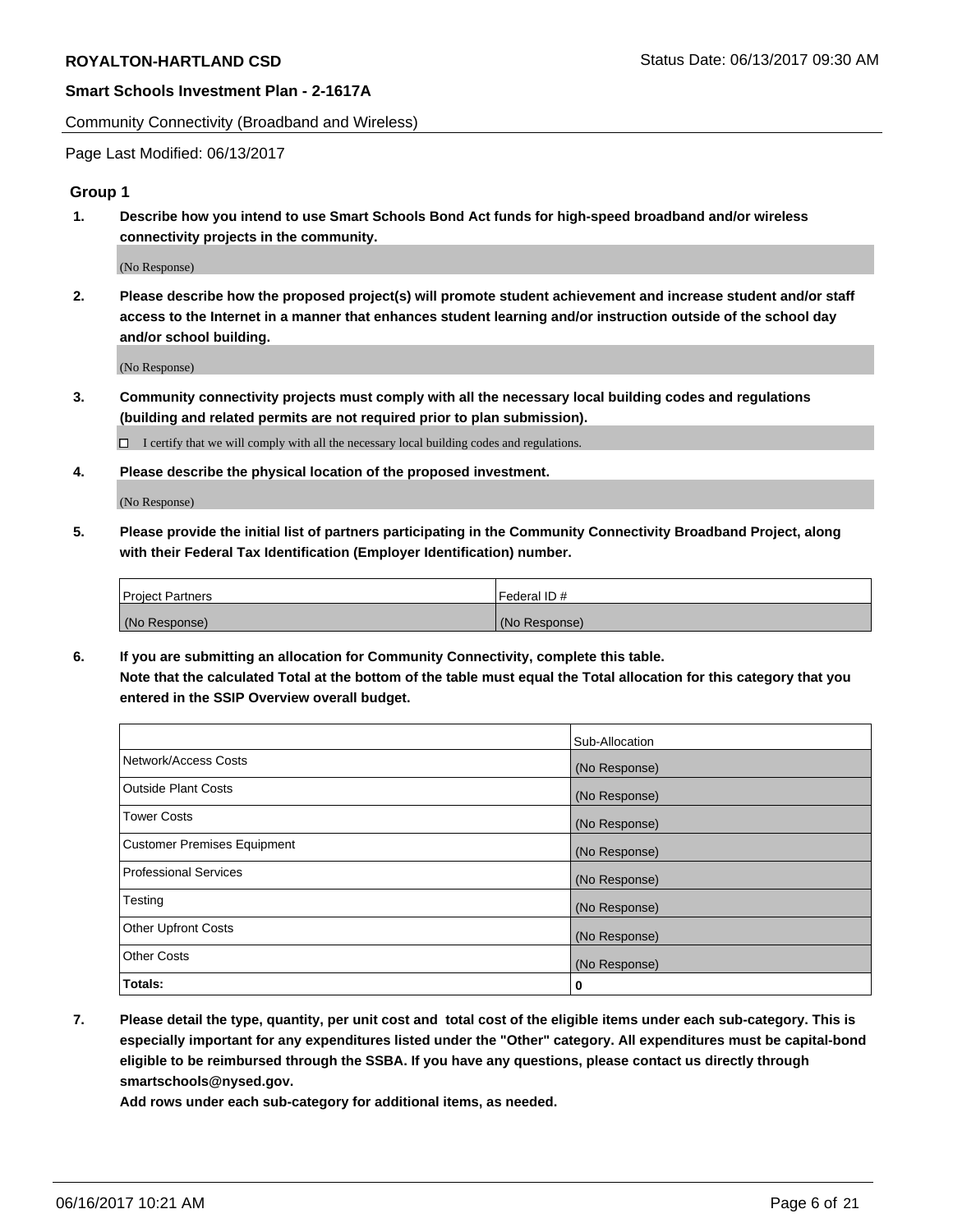Community Connectivity (Broadband and Wireless)

| Select the allowable expenditure | Item to be purchased | Quantity      | Cost per Item | <b>Total Cost</b> |
|----------------------------------|----------------------|---------------|---------------|-------------------|
| type.                            |                      |               |               |                   |
| Repeat to add another item under |                      |               |               |                   |
| each type.                       |                      |               |               |                   |
| (No Response)                    | (No Response)        | (No Response) | (No Response) | (No Response)     |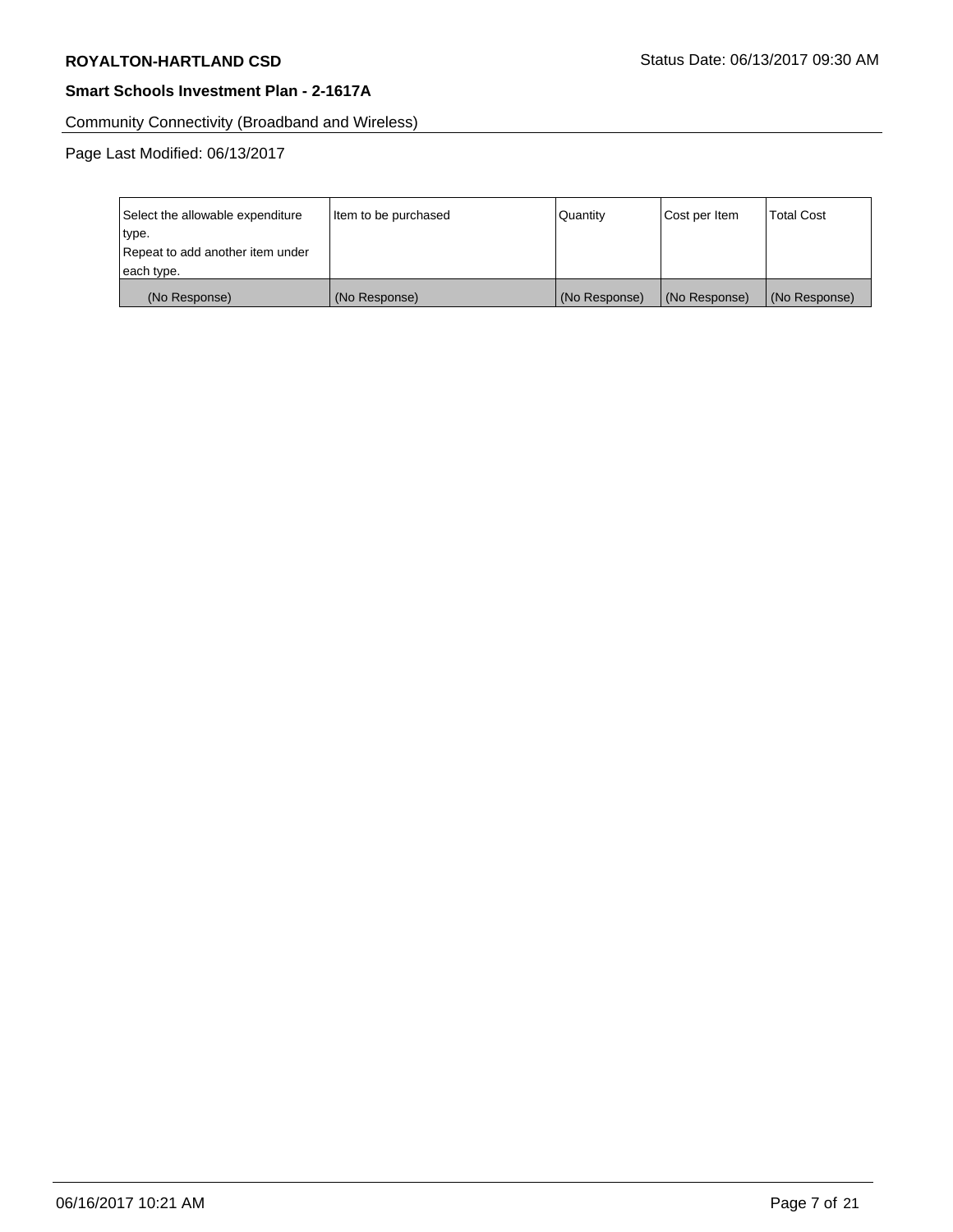## Classroom Learning Technology

Page Last Modified: 06/13/2017

## **Questions**

**1. In order for students and faculty to receive the maximum benefit from the technology made available under the Smart Schools Bond Act, their school buildings must possess sufficient connectivity infrastructure to ensure that devices can be used during the school day. Smart Schools Investment Plans must demonstrate that sufficient infrastructure that meets the Federal Communications Commission's 100 Mbps per 1,000 students standard currently exists in the buildings where new devices will be deployed, or is a planned use of a portion of Smart Schools Bond Act funds, or is under development through another funding source.**

**Smart Schools Bond Act funds used for technology infrastructure or classroom technology investments must increase the number of school buildings that meet or exceed the minimum speed standard of 100 Mbps per 1,000 students and staff within 12 months. This standard may be met on either a contracted 24/7 firm service or a "burstable" capability. If the standard is met under the burstable criteria, it must be:**

**1. Specifically codified in a service contract with a provider, and**

**2. Guaranteed to be available to all students and devices as needed, particularly during periods of high demand, such as computer-based testing (CBT) periods.**

**Please describe how your district already meets or is planning to meet this standard within 12 months of plan submission.**

As a precondition to utilizing allocated Smart Schools Bond Act funds the District has confirmed that current bandwidth exceeds the Federal Communications Commission minimum speed standard of 100 Mbps per 1,000 students to sustain the increase of classroom devices. The Royalton-Hartland Central School District is currently equipped with a high speed 10 GB LAN and 1 GB WAN access through Erie 1 BOCES. A robust Wi-Fi network is currently installed to provide sufficient bandwidth to meet user demand and provide seamless connectivity for staff and student wireless devices.

- **1a. If a district believes that it will be impossible to meet this standard within 12 months, it may apply for a waiver of this requirement, as described on the Smart Schools website. The waiver must be filed and approved by SED prior to submitting this survey.**
	- $\Box$  By checking this box, you are certifying that the school district has an approved waiver of this requirement on file with the New York State Education Department.

## **2. Connectivity Speed Calculator (Required)**

|                         | Number of<br><b>Students</b> | Multiply by<br>100 Kbps | Divide by 1000 Current Speed<br>to Convert to<br>Required<br>Speed in Mb | lin Mb | Expected<br>Speed to be<br>Attained Within Required<br>12 Months | <b>Expected Date</b><br>When<br>Speed Will be<br>Met |
|-------------------------|------------------------------|-------------------------|--------------------------------------------------------------------------|--------|------------------------------------------------------------------|------------------------------------------------------|
| <b>Calculated Speed</b> | 1.312                        | 131.200                 | 131.2                                                                    | 1000   | 1000                                                             | <b>Currently Met</b>                                 |

# **3. If the district wishes to have students and staff access the Internet from wireless devices within the school building, or in close proximity to it, it must first ensure that it has a robust Wi-Fi network in place that has sufficient bandwidth to meet user demand.**

**Please describe how you have quantified this demand and how you plan to meet this demand.**

Network infrastructure including wireless access has been upgraded over the last two years and a plan to expand wireless capacity using E-rate funds has been proposed and submitted for approval by the Universal Service Administrative Company. While current wireless access adequately provides high levels of throughput for devices and will adequately support the additional devices proposed in this plan, the upgraded wireless system will provide improved speed and reliability for additional devices acquired in future years. Network traffic is regularly monitored and managed to provide high quality transmission for all devices.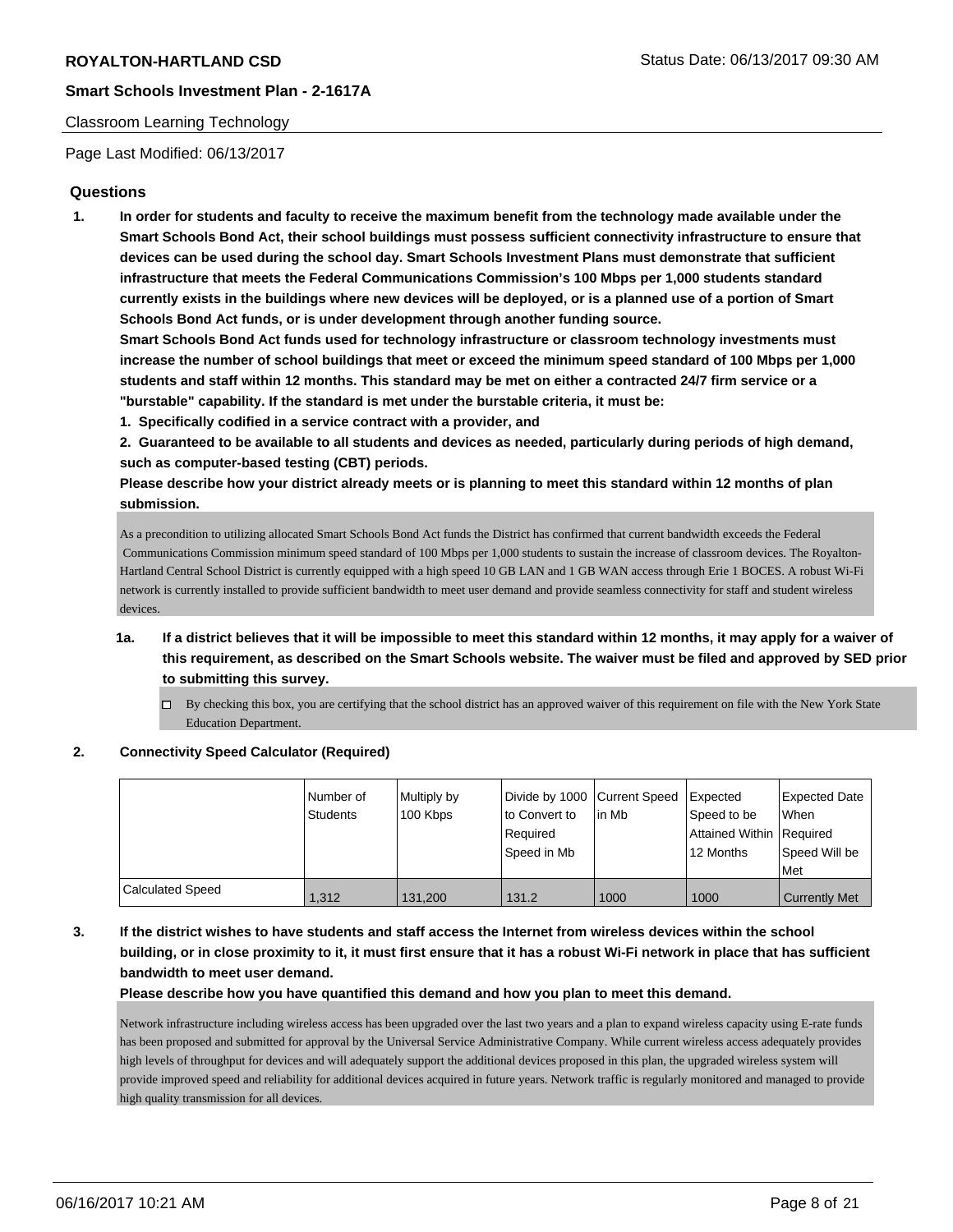## Classroom Learning Technology

Page Last Modified: 06/13/2017

**4. All New York State public school districts are required to complete and submit an Instructional Technology Plan survey to the New York State Education Department in compliance with Section 753 of the Education Law and per Part 100.12 of the Commissioner's Regulations.**

**Districts that include educational technology purchases as part of their Smart Schools Investment Plan must have a submitted and approved Instructional Technology Plan survey on file with the New York State Education Department.**

- By checking this box, you are certifying that the school district has an approved Instructional Technology Plan survey on file with the New York State Education Department.
- **5. Describe the devices you intend to purchase and their compatibility with existing or planned platforms or systems. Specifically address the adequacy of each facility's electrical, HVAC and other infrastructure necessary to install and support the operation of the planned technology.**

The District will seek approval for purchases in the classroom technology category. The District plans to purchase interactive panels to drive classroom instruction and enhance learning opportunities for students. The interactive panels will replace current projector and screen technology to provide optimal support of mobile device integration and interactivity for teaching and learning. The interactive panels will be compatible with existing mobile device implementations including Chromebooks, iPads, Apple TV, laptops and Microsoft surface tablets. These interactive panels will also provide a seamless interface between desktop computers and use of instructional software including Google classroom, Microsoft Office 365, Schoology, Edmodo, web based instructional resources, digital literacy solutions, digital citizenship initiatives, online assessment readiness, real-time review and formative assessment applications and presentation of student work and instructional materials. These devices will be compatible with our current network infrastructure including hardwire connection to our local area network. The District plans to purchase Chromebooks to be used by students at each of the schools to support teaching and learning. The District also plans to purchase desktop computers to replace outdated machines in computer labs. The existing school district facility electrical and HVAC systems will support the implementation of interactive classroom panels and reduce the amount of power previously used with projectors.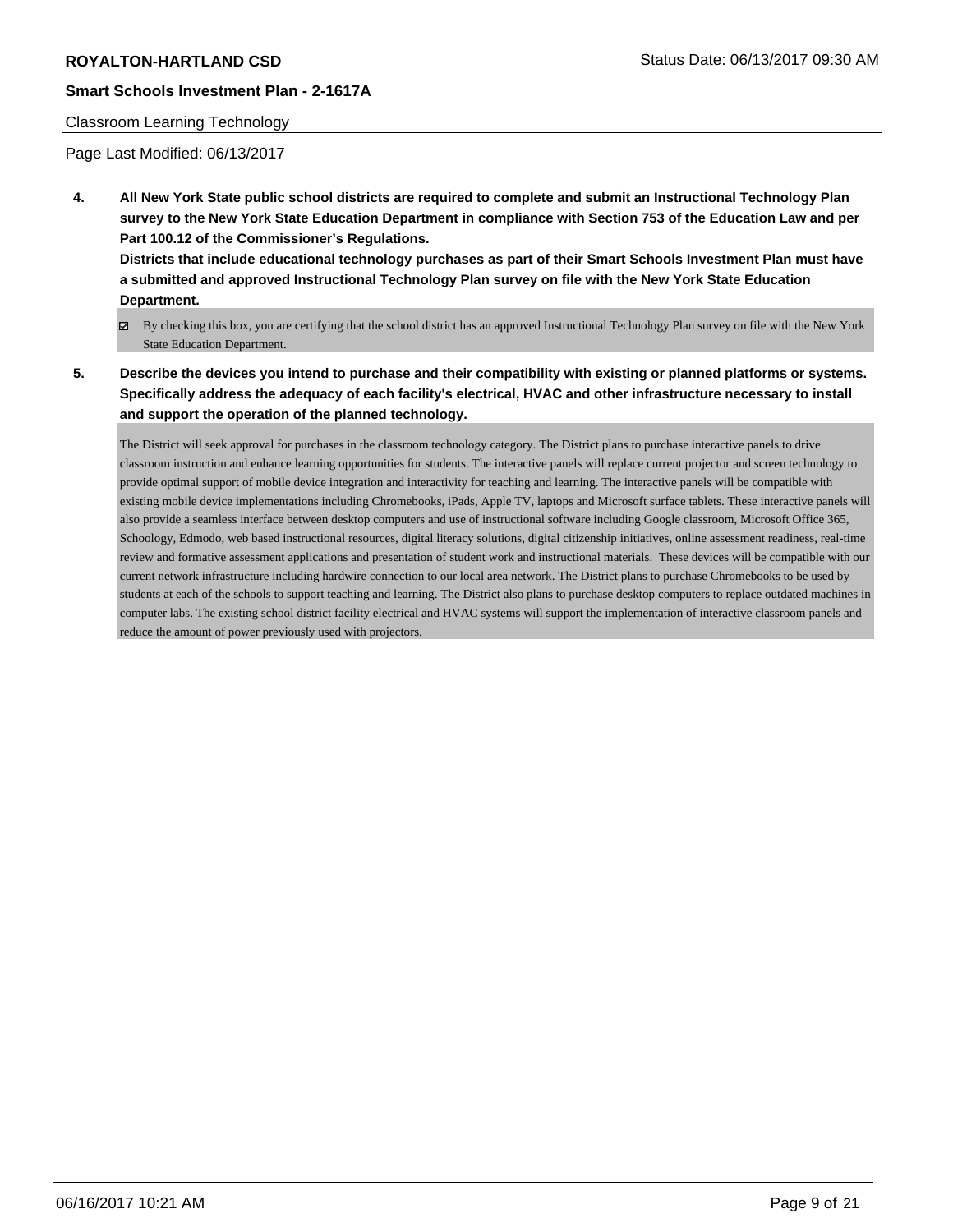## Classroom Learning Technology

Page Last Modified: 06/13/2017

- **6. Describe how the proposed technology purchases will:**
	- **> enhance differentiated instruction;**
	- **> expand student learning inside and outside the classroom;**
	- **> benefit students with disabilities and English language learners; and**
	- **> contribute to the reduction of other learning gaps that have been identified within the district.**

**The expectation is that districts will place a priority on addressing the needs of students who struggle to succeed in a rigorous curriculum. Responses in this section should specifically address this concern and align with the district's Instructional Technology Plan (in particular Question 2 of E. Curriculum and Instruction: "Does the district's instructional technology plan address the needs of students with disabilities to ensure equitable access to instruction, materials and assessments?" and Question 3 of the same section: "Does the district's instructional technology plan address the provision of assistive technology specifically for students with disabilities to ensure access to and participation in the general curriculum?"**

The District has implemented technology tools and a wide range of technology resources to improve instructional practices and provide new learning opportunities across all three schools. Technology can be an influential tool for actively engaging learners at all levels. The use of technology tools in the classroom allow teachers to individualize learning and provide differentiated instructional techniques tailored to the needs of each student. Technological tools can help transform learning processes and provide extensions for content, review, collaboration, assessment and access. District staff continually identify achievement gaps and focuses technology implementations to improve these areas. The District Director of Special Education works collaboratively with the technology staff to provide assistive technology tools as needs are determined.

English Language Learners will be provided with specialized interactive applications and learning tools to develop proficiency with this alternative learning interface. District Special Education, Response to Intervention and student management systems will keep instructional staff aware of special needs, individualized education program requirements, interventions and special program initiatives for students. Instructional and identified support staff will be provided with special needs classifications and guidelines appropriate to the services they provide.

Interactive classroom panels will increase student engagement and provide opportunities to enhance differentiated instruction through the provision of simultaneous, multi-touch student manipulation, small group work centers or whole group instruction. Students in need of support can use the interactive panels independently in a format that is challenging yet engaging. Students will be provided with individual support and enrichment through the use of video presentations or interactive applications to help solve problems and provide enhanced, differentiated learning opportunities. The interactive panels purchased will be placed in high needs areas throughout the district including classrooms, Academic Intervention Services classrooms, Special Education classrooms and other identified areas where this technology will improve teaching and learning. These students will benefit the most from the use of the interactive hardware and software included with the panels. Students within these classrooms are typically in a small group setting, which will help the teacher differentiate learning for students.

The acquisition of additional mobile devices and student personal devices connecting with the interactive panels will support flipped learning initiatives, presentation of work and real-time, formative assessments. The opportunity for integration of blended instructional practices, collaboration and virtual experiences will expand teaching and learning strategies. The contribution of this versatile technology tool will assist in reducing learning gaps and provide ease of access and integration of instructional software resources. Student access to Chromebooks, iPads, laptops, Surface tablets and other tools will provide greater interactivity, support learning mechanisms and facilitate effective learning management system initiatives and digital classroom implementations. Students with disabilities will experience increased access in an enhanced learning environment through the versatility of the panel as a collaborative table device or specialized configurations. Mobile devices and interactive classroom panels provide alternative and stimulating interfaces to enhance the learning experience for student with specialized learning needs. Technology accommodations will be provided as determined for each student to allow access to physical, behavioral or educational programs and applications required to meet individual needs.

Implementation of classroom interactive panels and mobile devices will expand student learning through access to external learning resources and accessibility to instructional content, assignments, collaborative projects, digital literacy skill development and CBT readiness. The Internet compatible interactive classroom panels will allow videos and other multimedia presentations to transparently integrate with instructional practices and software. The panels will communicate with devices the district currently manages and students can take advantage of personally owned devices and new virtual learning opportunities. The interactive panels will allow students to collaborate with others, research, collect data, and communicate with experts. This hands-on learning will engage all students, impacting at-risk, special needs and the general education population.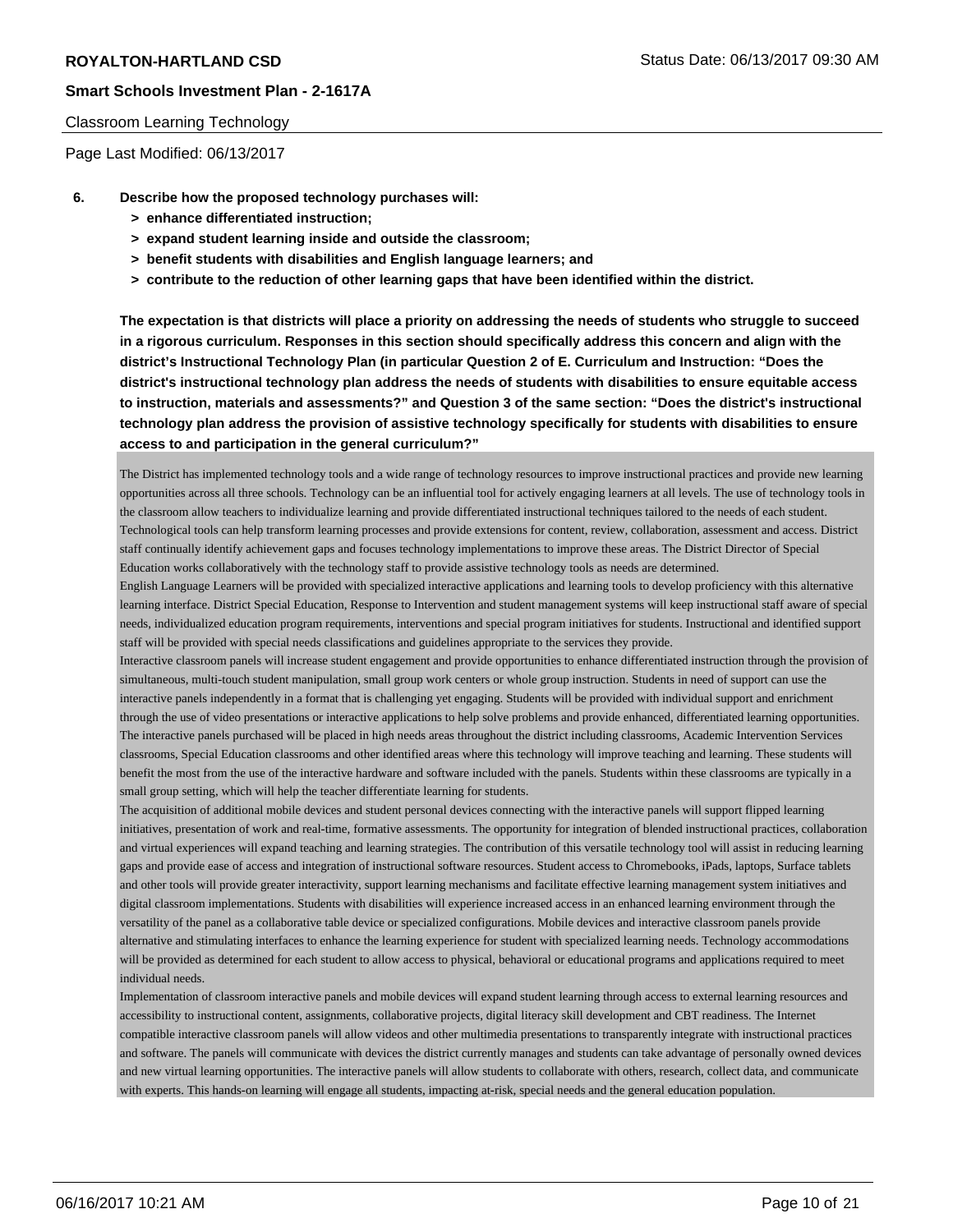## Classroom Learning Technology

Page Last Modified: 06/13/2017

# **7. Where appropriate, describe how the proposed technology purchases will enhance ongoing communication with parents and other stakeholders and help the district facilitate technology-based regional partnerships, including distance learning and other efforts.**

The proposal for classroom technology through the Smart Schools Bond Act will greatly increase capacity for teaching and learning through the facilitation of blended learning, distance learning opportunities, online conferencing and homebound instruction. The purchase of the interactive classroom panels and mobile computing devices will enhance ongoing communication with students and parents through the implementation of online, digital classroom environments where students and parents can access course descriptions, assignments, grades, content, assessments, presentations, resources and interact with the classroom teacher(s). The facilitation of technology-based regional partnerships can also be fostered through the inclusion of distance learning and blended learning initiatives provided through the panel interface. The interactive panels will provide an engaging experience for virtual fieldtrips, video conferencing, collaborative projects and live announcements throughout the district. The interactive panels allow students to present work to parents and other stake holders. As they are Internet compatible, they would facilitate communication via Skype or other programs such that students and teachers can communicate with regional partners. The use of mobile devices for the purpose of communication will become instrumental for access of digital content and resources from any location including the ability to download content for use in an area where Internet may not be available. This is extremely important as this is a rural district and direct communication is limited due to distance. The development of community technology awareness training sessions, adult education programs and student technology fairs to showcase projects and initiatives will be an extension of the instructional devices acquired to communicate and educate parents and community members. The district is also working with several higher learning institutions include Niagara County Community College, Niagara University, University at Buffalo and Rochester Institute of Technology to provide higher and advanced learning experiences for our students.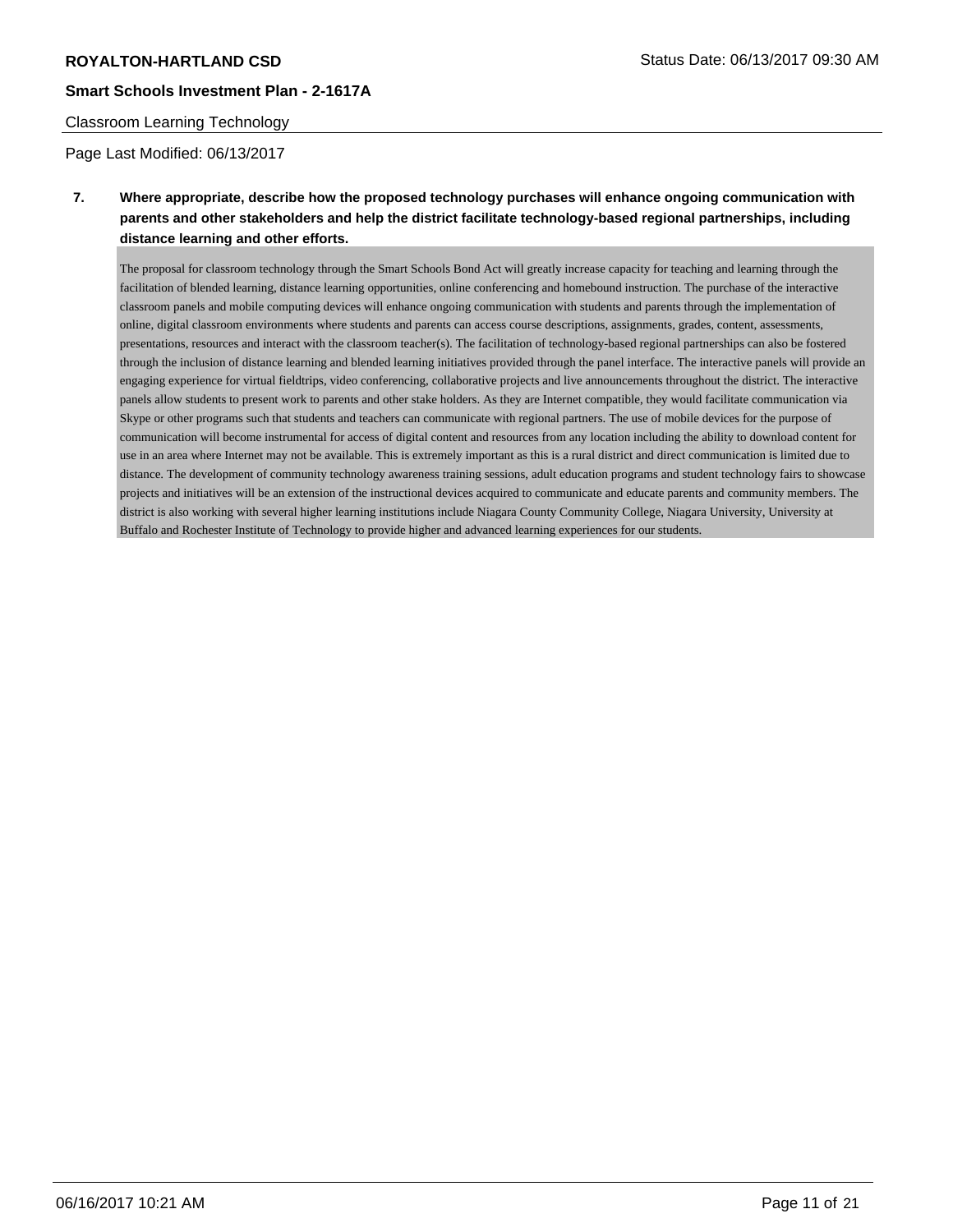## Classroom Learning Technology

Page Last Modified: 06/13/2017

**8. Describe the district's plan to provide professional development to ensure that administrators, teachers and staff can employ the technology purchased to enhance instruction successfully.**

**Note: This response should be aligned and expanded upon in accordance with your district's response to Question 1 of F. Professional Development of your Instructional Technology Plan: "Please provide a summary of professional development offered to teachers and staff, for the time period covered by this plan, to support technology to enhance teaching and learning. Please include topics, audience and method of delivery within your summary."**

Professional development is a vital component of the District Instructional Technology Plan and the District Smart Schools Investment Plan. The commitment to provide professional development in a variety of ways allows staff to learn how to utilize technology tools and resources to develop innovative instructional methods. Technology related professional development is offered through a variety of ways on a continued basis throughout the school year and summer months.

Interactive classroom panels and mobile computing devices will be acquired for three buildings throughout the Royalton-Hartland Central School District. With the installation of the panels, teachers will receive professional development which will allow full use of the interactive capabilities of the panels. The District has invested in fully synchronized, enterprise solutions for Google Education, Microsoft Office 365 and Schoology to provide digital learning platforms for all students and staff. Training on all of these systems is made available to all teachers and formalized training occurs in classrooms for students. In each of the three buildings within the district, a technology integration specialist is available throughout the day to support technology teaching and learning initiatives. These specialists are fully trained in the use of hardware and the software included with the panels and all district software subscriptions. Specialists hold workshops for students, teachers, administrators, staff, parents and community members. Primary level teachers are trained to explore how the panels can be used with young learners with an emphasis on software to design interactive lessons and content and the integration of digital instructional resources. Separate trainings will be held for special education and academic intervention specialists to train those teachers on how to best implement the use of the panels and Chromebooks to maximize student results and accommodate varied teaching and learning strategies.

The District works closely with Erie 1 BOCES trainers through the Common Set of Learning Objectives COSER to deliver individual and group training integrating specific technology tools with curriculum and aligning infused lessons with technology learning standards and digital literacy benchmarks. Professional development opportunities provided through BOCES are made available for all district staff and specialized training opportunities are provided as necessary. The District currently provides technology integration specialists in each building to provide training and support as new technology is acquired and implemented through new funding opportunities. Initial trainings will be completed by the technology integration specialists. This training plan will allow teachers to get the initial training they need, as well as the long-term training. Teachers will continue learning and gathering new ideas and ways to reach students. Professional development release time will be coordinated with staff through the use of substitute teachers and identified professional development conference days for investigation of new technology and specific training. District technology integration specialists, Erie 1 BOCES trainers and Orleans Niagara BOCES technology specialists will assist in the establishment of turn-key trainers in the use of the new interactive panels and develop strategies for curriculum integration and development.

The Royalton-Hartland Central School District will provide time and access for all instructional staff with the means to develop a high level of proficiency with use of interactive panels, software, curricular integration and use of all integrated technology components. Technology turn-key trainers will be provided the opportunity to attend specialized technology conferences, i.e. NYSCATE, to remain current with educational technology trends and resources. Instructional staff will be supported to develop the skills and knowledge necessary to accommodate diverse student population needs. The panels will provide a vehicle to deliver online, on-demand professional development and teleconferencing which will reduce the need to travel to an external location for training classes and meetings.

- **9. Districts must contact the SUNY/CUNY teacher preparation program that supplies the largest number of the district's new teachers to request advice on innovative uses and best practices at the intersection of pedagogy and educational technology.**
	- $\boxtimes$  By checking this box, you certify that you have contacted the SUNY/CUNY teacher preparation program that supplies the largest number of your new teachers to request advice on these issues.

### **9a. Please enter the name of the SUNY or CUNY Institution that you contacted.**

SUNY Buffalo State

**9b. Enter the primary Institution phone number.**

716-878-4000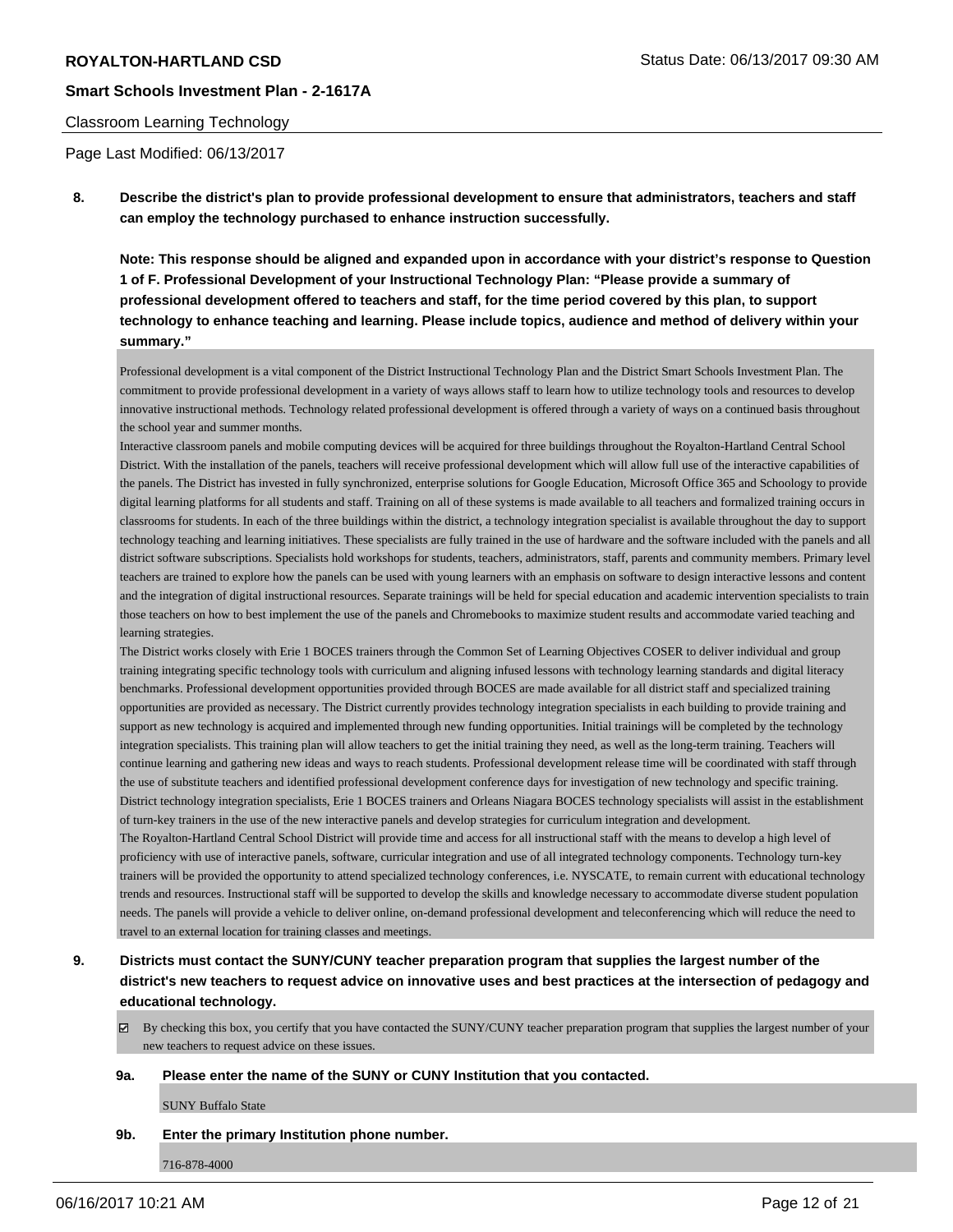## Classroom Learning Technology

Page Last Modified: 06/13/2017

**9c. Enter the name of the contact person with whom you consulted and/or will be collaborating with on innovative uses of technology and best practices.**

Dr. Wendy Paterson

**10. A district whose Smart Schools Investment Plan proposes the purchase of technology devices and other hardware must account for nonpublic schools in the district.**

**Are there nonpublic schools within your school district?**

Yes

 $\boxtimes$  No

**11. Nonpublic Classroom Technology Loan Calculator**

**The Smart Schools Bond Act provides that any Classroom Learning Technology purchases made using Smart Schools funds shall be lent, upon request, to nonpublic schools in the district. However, no school district shall be required to loan technology in amounts greater than the total obtained and spent on technology pursuant to the Smart Schools Bond Act and the value of such loan may not exceed the total of \$250 multiplied by the nonpublic school enrollment in the base year at the time of enactment.**

**See:**

**http://www.p12.nysed.gov/mgtserv/smart\_schools/docs/Smart\_Schools\_Bond\_Act\_Guidance\_04.27.15\_Final.pdf.**

|                                       | 1. Classroom<br>Technology | l 2. Public<br>Enrollment | 3. Nonpublic<br>Enrollment | l 4. Sum of<br>Public and | 15. Total Per<br>Pupil Sub- | 6. Total<br>Nonpublic Loan                                                                    |
|---------------------------------------|----------------------------|---------------------------|----------------------------|---------------------------|-----------------------------|-----------------------------------------------------------------------------------------------|
|                                       | Sub-allocation             | $(2014-15)$               | $(2014-15)$                | l Nonpublic               | allocation                  | Amount                                                                                        |
|                                       |                            |                           |                            | Enrollment                |                             |                                                                                               |
| Calculated Nonpublic Loan<br>  Amount |                            |                           |                            |                           |                             | (No Response)   (No Response)   (No Response)   (No Response)   (No Response)   (No Response) |

**12. To ensure the sustainability of technology purchases made with Smart Schools funds, districts must demonstrate a long-term plan to maintain and replace technology purchases supported by Smart Schools Bond Act funds. This sustainability plan shall demonstrate a district's capacity to support recurring costs of use that are ineligible for Smart Schools Bond Act funding such as device maintenance, technical support, Internet and wireless fees, maintenance of hotspots, staff professional development, building maintenance and the replacement of incidental items. Further, such a sustainability plan shall include a long-term plan for the replacement of purchased devices and equipment at the end of their useful life with other funding sources.**

 $\boxtimes$  By checking this box, you certify that the district has a sustainability plan as described above.

**13. Districts must ensure that devices purchased with Smart Schools Bond funds will be distributed, prepared for use, maintained and supported appropriately. Districts must maintain detailed device inventories in accordance with generally accepted accounting principles.**

By checking this box, you certify that the district has a distribution and inventory management plan and system in place.

**14. If you are submitting an allocation for Classroom Learning Technology complete this table. Note that the calculated Total at the bottom of the table must equal the Total allocation for this category that you entered in the SSIP Overview overall budget.**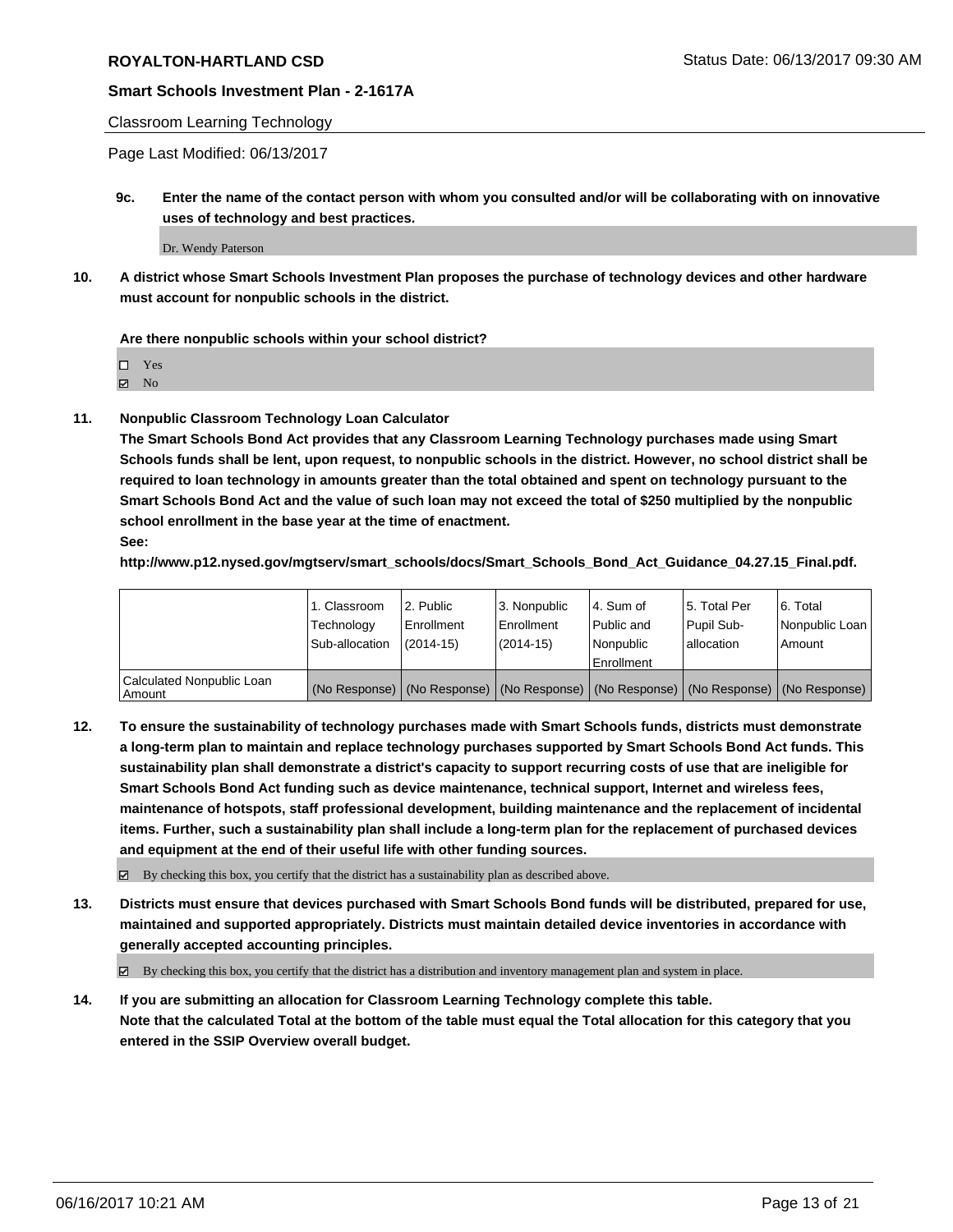## Classroom Learning Technology

Page Last Modified: 06/13/2017

|                          | Sub-Allocation |
|--------------------------|----------------|
| Interactive Whiteboards  | 116,748        |
| Computer Servers         | 0              |
| <b>Desktop Computers</b> | 32,940         |
| <b>Laptop Computers</b>  | 119,340        |
| <b>Tablet Computers</b>  | 0              |
| <b>Other Costs</b>       | 30,960         |
| Totals:                  | 299,988        |

**15. Please detail the type, quantity, per unit cost and total cost of the eligible items under each sub-category. This is especially important for any expenditures listed under the "Other" category. All expenditures must be capital-bond eligible to be reimbursed through the SSBA. If you have any questions, please contact us directly through smartschools@nysed.gov.**

**Please specify in the "Item to be Purchased" field which specific expenditures and items are planned to meet the district's nonpublic loan requirement, if applicable.**

**NOTE: Wireless Access Points that will be loaned/purchased for nonpublic schools should ONLY be included in this category, not under School Connectivity, where public school districts would list them.**

| Select the allowable expenditure | Item to be Purchased          | Quantity | Cost per Item | <b>Total Cost</b> |
|----------------------------------|-------------------------------|----------|---------------|-------------------|
| type.                            |                               |          |               |                   |
| Repeat to add another item under |                               |          |               |                   |
| each type.                       |                               |          |               |                   |
| Interactive Whiteboards          | Interactive Classroom Panel   | 23       | 5,076         | 116,748           |
| <b>Laptop Computers</b>          | Chromebooks                   | 540      | 221           | 119,340           |
| <b>Desktop Computers</b>         | <b>Desktop Computer</b>       | 60       | 549           | 32,940            |
| <b>Other Costs</b>               | Chromebook Mobile Secure Cart | 18       | 1,720         | 30,960            |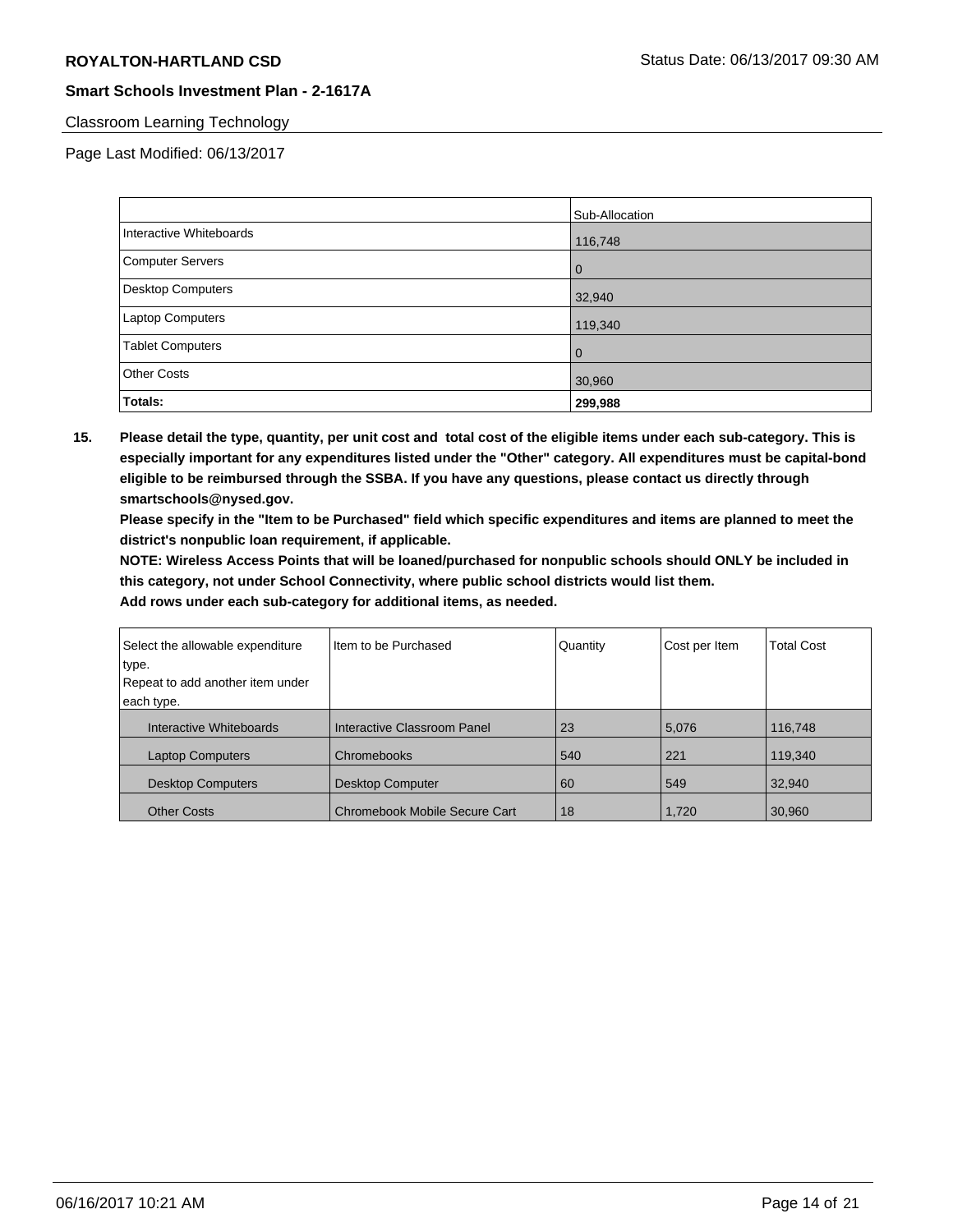## Pre-Kindergarten Classrooms

Page Last Modified: 06/13/2017

## **Group 1**

**1. Provide information regarding how and where the district is currently serving pre-kindergarten students and justify the need for additional space with enrollment projections over 3 years.**

(No Response)

- **2. Describe the district's plan to construct, enhance or modernize education facilities to accommodate prekindergarten programs. Such plans must include:**
	- **Specific descriptions of what the district intends to do to each space;**
	- **An affirmation that pre-kindergarten classrooms will contain a minimum of 900 square feet per classroom;**
	- **The number of classrooms involved;**
	- **The approximate construction costs per classroom; and**
	- **Confirmation that the space is district-owned or has a long-term lease that exceeds the probable useful life of the improvements.**

(No Response)

**3. Smart Schools Bond Act funds may only be used for capital construction costs. Describe the type and amount of additional funds that will be required to support ineligible ongoing costs (e.g. instruction, supplies) associated with any additional pre-kindergarten classrooms that the district plans to add.**

(No Response)

**4. All plans and specifications for the erection, repair, enlargement or remodeling of school buildings in any public school district in the State must be reviewed and approved by the Commissioner. Districts that plan capital projects using their Smart Schools Bond Act funds will undergo a Preliminary Review Process by the Office of Facilities Planning.**

**Please indicate on a separate row each project number given to you by the Office of Facilities Planning.**

| Project Number |  |
|----------------|--|
| (No Response)  |  |

**5. If you have made an allocation for Pre-Kindergarten Classrooms, complete this table. Note that the calculated Total at the bottom of the table must equal the Total allocation for this category that you entered in the SSIP Overview overall budget.**

| Totals:                                  | 0              |
|------------------------------------------|----------------|
| Other Costs                              | (No Response)  |
| Enhance/Modernize Educational Facilities | (No Response)  |
| Construct Pre-K Classrooms               | (No Response)  |
|                                          | Sub-Allocation |

**6. Please detail the type, quantity, per unit cost and total cost of the eligible items under each sub-category. This is especially important for any expenditures listed under the "Other" category. All expenditures must be capital-bond eligible to be reimbursed through the SSBA. If you have any questions, please contact us directly through smartschools@nysed.gov.**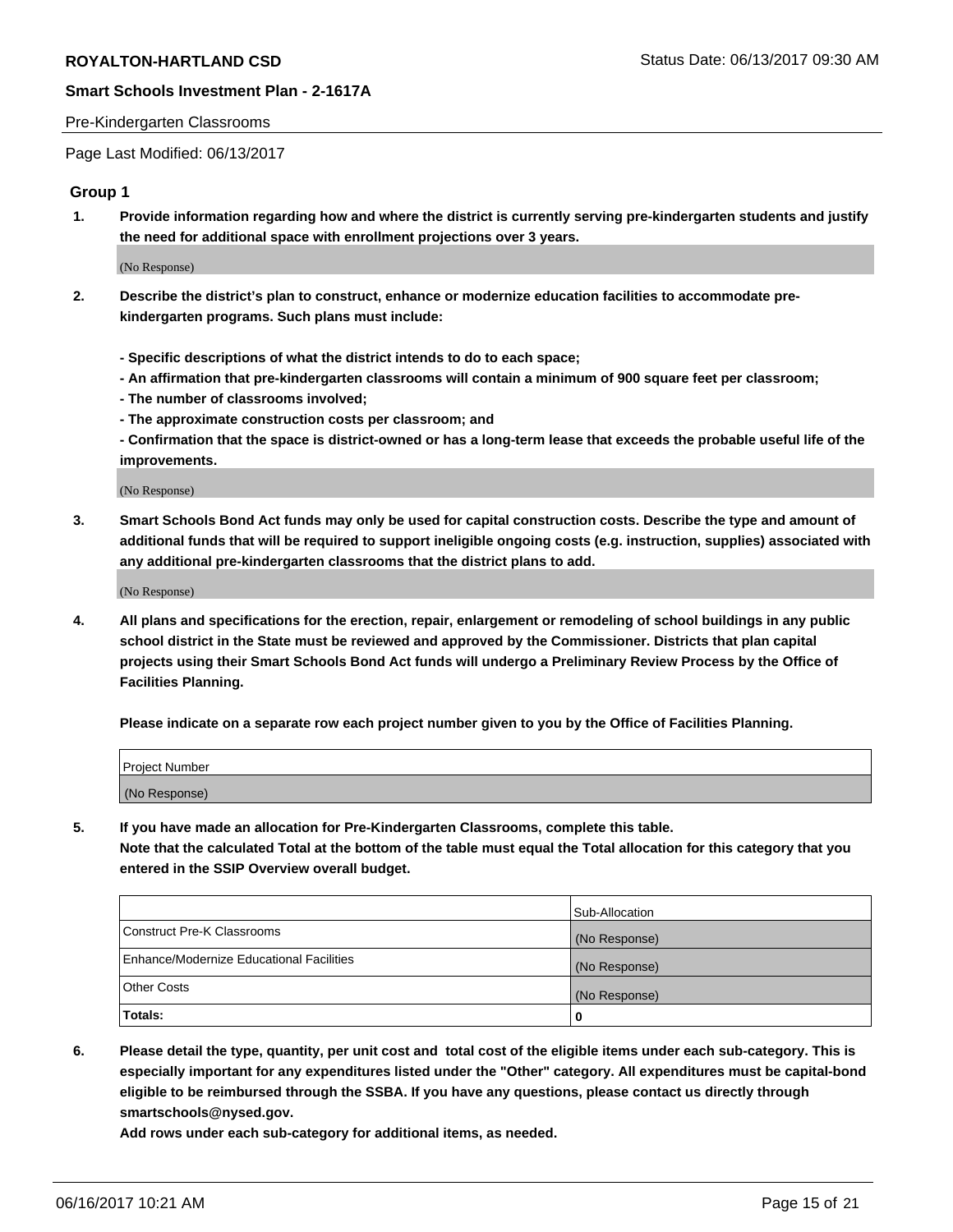# Pre-Kindergarten Classrooms

| Select the allowable expenditure | Item to be purchased | Quantity      | Cost per Item | <b>Total Cost</b> |
|----------------------------------|----------------------|---------------|---------------|-------------------|
| type.                            |                      |               |               |                   |
| Repeat to add another item under |                      |               |               |                   |
| each type.                       |                      |               |               |                   |
| (No Response)                    | (No Response)        | (No Response) | (No Response) | (No Response)     |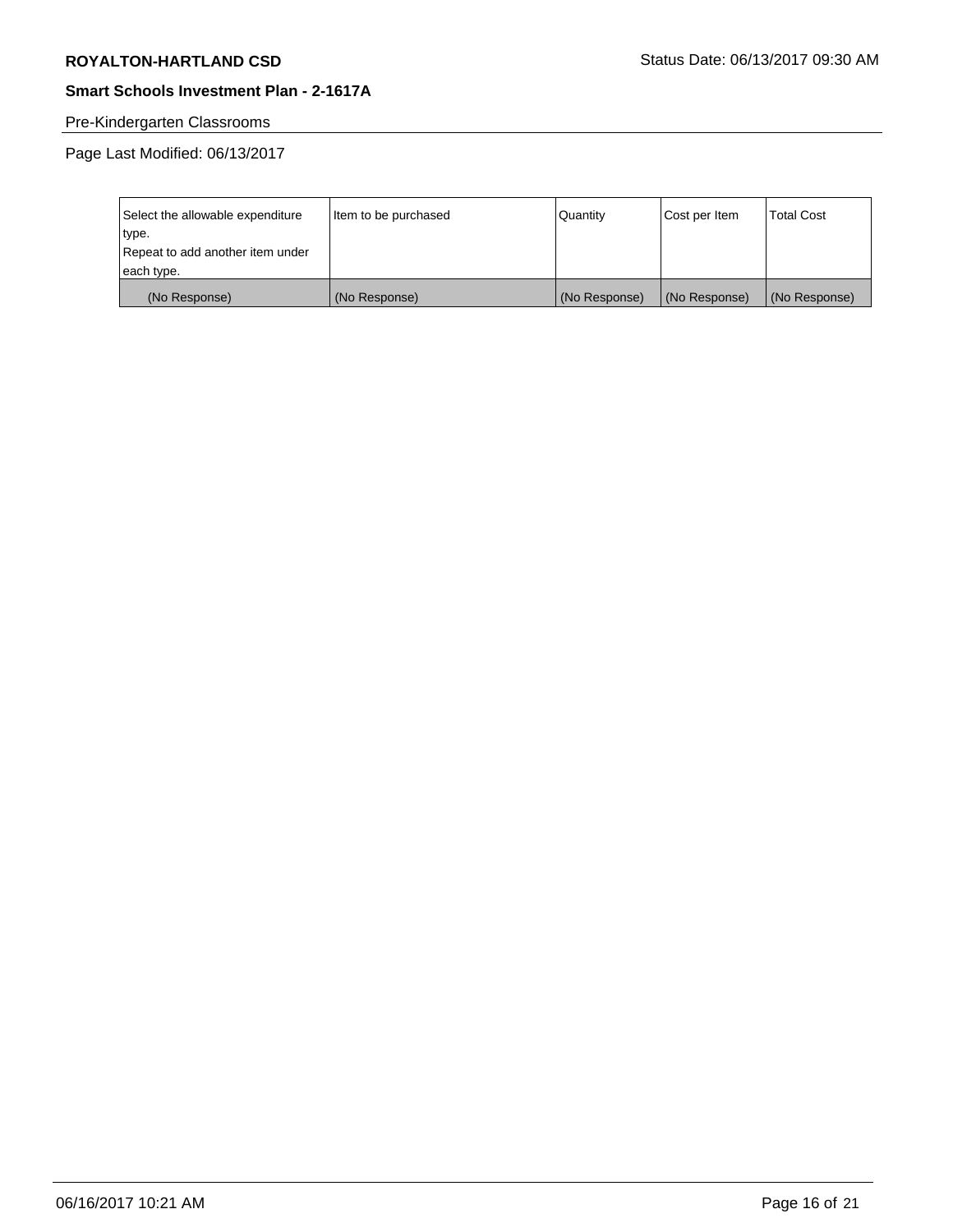### Replace Transportable Classrooms

Page Last Modified: 06/13/2017

## **Group 1**

**1. Describe the district's plan to construct, enhance or modernize education facilities to provide high-quality instructional space by replacing transportable classrooms.**

(No Response)

**2. All plans and specifications for the erection, repair, enlargement or remodeling of school buildings in any public school district in the State must be reviewed and approved by the Commissioner. Districts that plan capital projects using their Smart Schools Bond Act funds will undergo a Preliminary Review Process by the Office of Facilities Planning.**

**Please indicate on a separate row each project number given to you by the Office of Facilities Planning.**

| Project Number |  |
|----------------|--|
| (No Response)  |  |

**3. For large projects that seek to blend Smart Schools Bond Act dollars with other funds, please note that Smart Schools Bond Act funds can be allocated on a pro rata basis depending on the number of new classrooms built that directly replace transportable classroom units.**

**If a district seeks to blend Smart Schools Bond Act dollars with other funds describe below what other funds are being used and what portion of the money will be Smart Schools Bond Act funds.**

(No Response)

**4. If you have made an allocation for Replace Transportable Classrooms, complete this table. Note that the calculated Total at the bottom of the table must equal the Total allocation for this category that you entered in the SSIP Overview overall budget.**

|                                                | Sub-Allocation |
|------------------------------------------------|----------------|
| Construct New Instructional Space              | (No Response)  |
| Enhance/Modernize Existing Instructional Space | (No Response)  |
| Other Costs                                    | (No Response)  |
| Totals:                                        | $\Omega$       |

**5. Please detail the type, quantity, per unit cost and total cost of the eligible items under each sub-category. This is especially important for any expenditures listed under the "Other" category. All expenditures must be capital-bond eligible to be reimbursed through the SSBA. If you have any questions, please contact us directly through smartschools@nysed.gov.**

| Select the allowable expenditure | Item to be purchased | Quantity      | Cost per Item | <b>Total Cost</b> |
|----------------------------------|----------------------|---------------|---------------|-------------------|
| type.                            |                      |               |               |                   |
| Repeat to add another item under |                      |               |               |                   |
| each type.                       |                      |               |               |                   |
| (No Response)                    | (No Response)        | (No Response) | (No Response) | (No Response)     |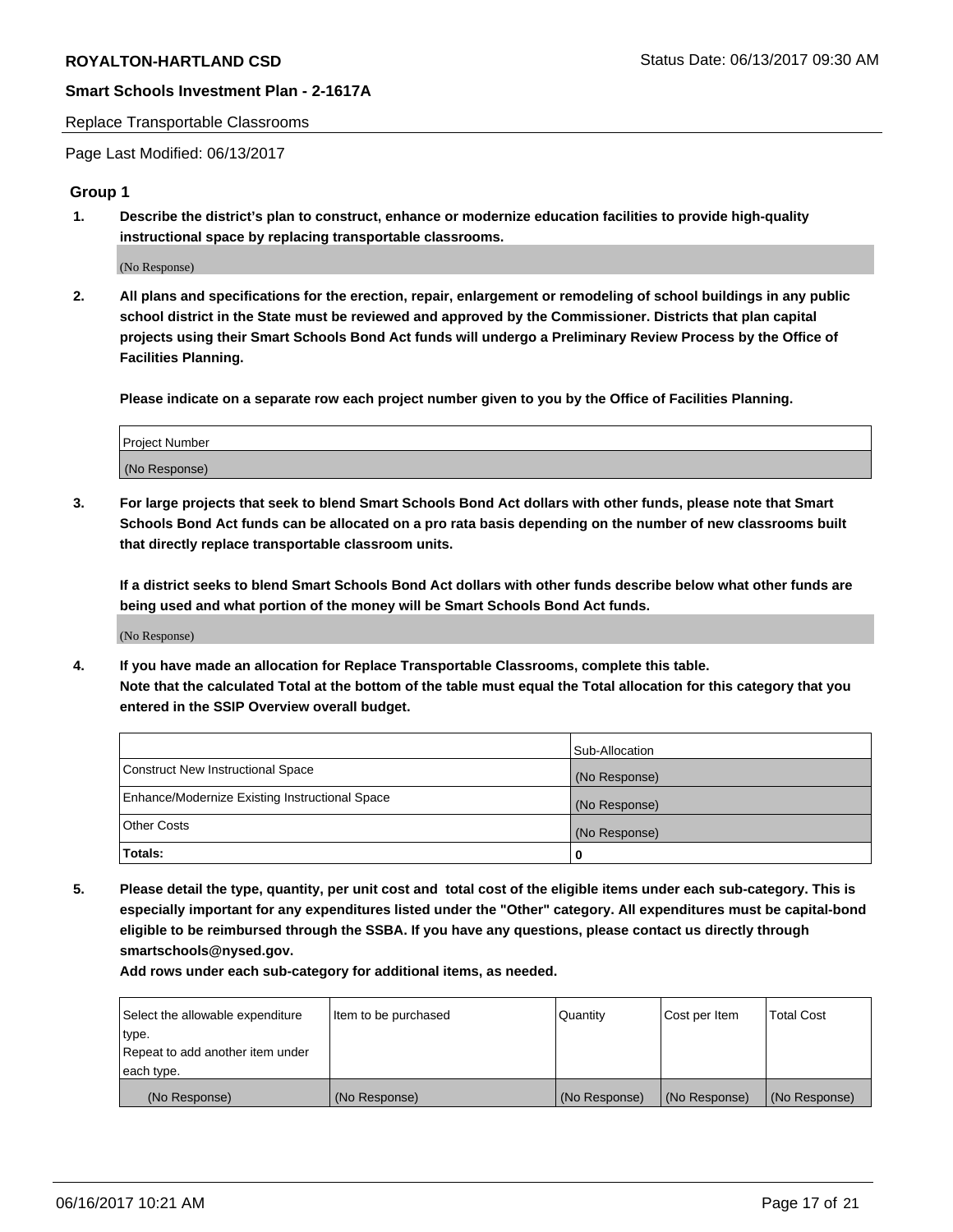## High-Tech Security Features

Page Last Modified: 06/13/2017

## **Group 1**

**1. Describe how you intend to use Smart Schools Bond Act funds to install high-tech security features in school buildings and on school campuses.**

(No Response)

**2. All plans and specifications for the erection, repair, enlargement or remodeling of school buildings in any public school district in the State must be reviewed and approved by the Commissioner. Districts that plan capital projects using their Smart Schools Bond Act funds will undergo a Preliminary Review Process by the Office of Facilities Planning.** 

**Please indicate on a separate row each project number given to you by the Office of Facilities Planning.**

| Project Number |  |
|----------------|--|
|                |  |
| (No Response)  |  |

- **3. Was your project deemed eligible for streamlined Review?**
	- Yes  $\hfill \square$  No
- **4. Include the name and license number of the architect or engineer of record.**

| Name          | l License Number |
|---------------|------------------|
| (No Response) | (No Response)    |

**5. If you have made an allocation for High-Tech Security Features, complete this table. Note that the calculated Total at the bottom of the table must equal the Total allocation for this category that you entered in the SSIP Overview overall budget.**

|                                                      | Sub-Allocation |
|------------------------------------------------------|----------------|
| Capital-Intensive Security Project (Standard Review) | (No Response)  |
| Electronic Security System                           | (No Response)  |
| <b>Entry Control System</b>                          | (No Response)  |
| Approved Door Hardening Project                      | (No Response)  |
| <b>Other Costs</b>                                   | (No Response)  |
| Totals:                                              | 0              |

**6. Please detail the type, quantity, per unit cost and total cost of the eligible items under each sub-category. This is especially important for any expenditures listed under the "Other" category. All expenditures must be capital-bond eligible to be reimbursed through the SSBA. If you have any questions, please contact us directly through smartschools@nysed.gov.**

| (No Response)                    | (No Response)        | (No Response) | (No Response) | (No Response)     |
|----------------------------------|----------------------|---------------|---------------|-------------------|
| each type.                       |                      |               |               |                   |
| Repeat to add another item under |                      |               |               |                   |
| type.                            |                      |               |               |                   |
| Select the allowable expenditure | Item to be purchased | Quantity      | Cost per Item | <b>Total Cost</b> |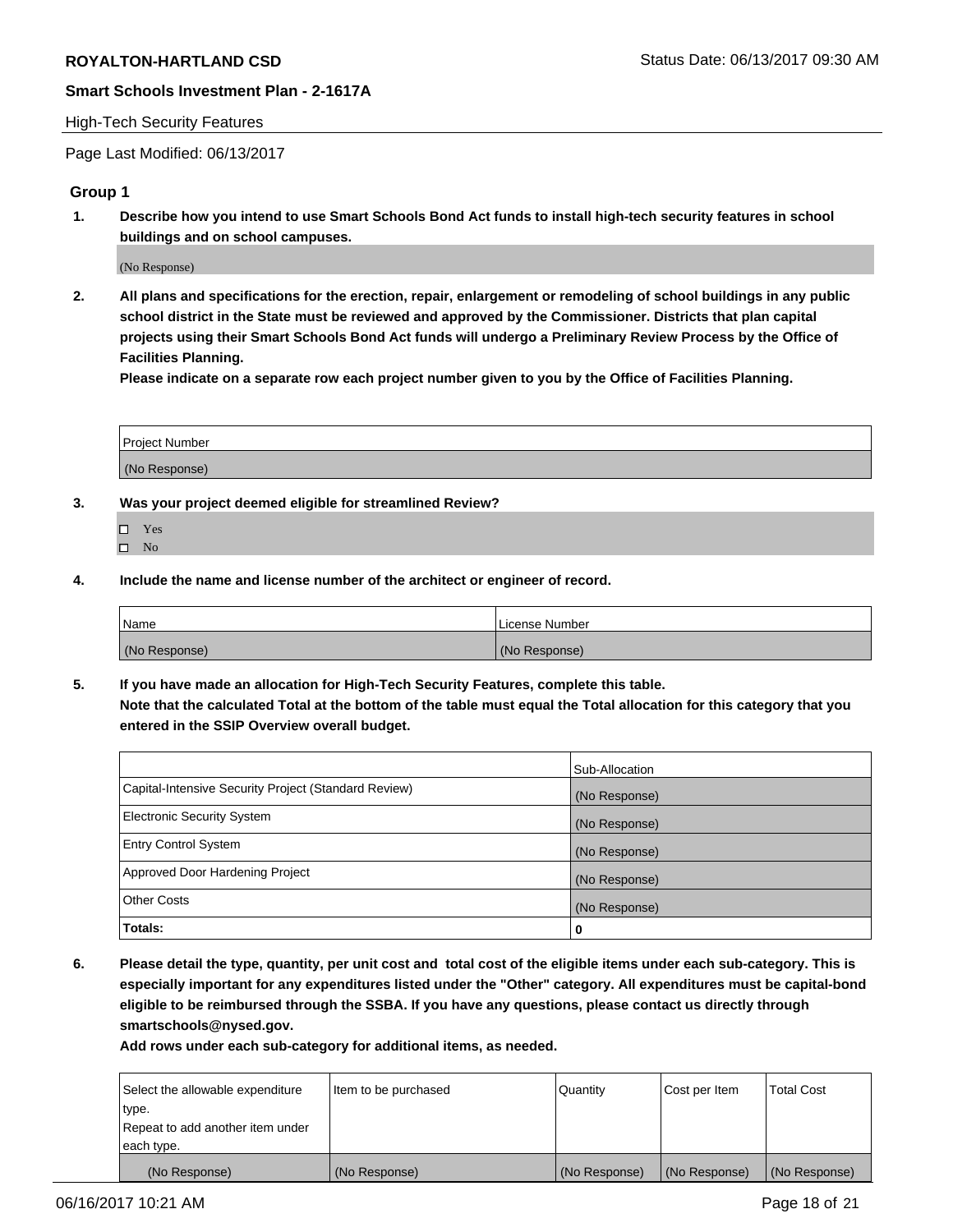# High-Tech Security Features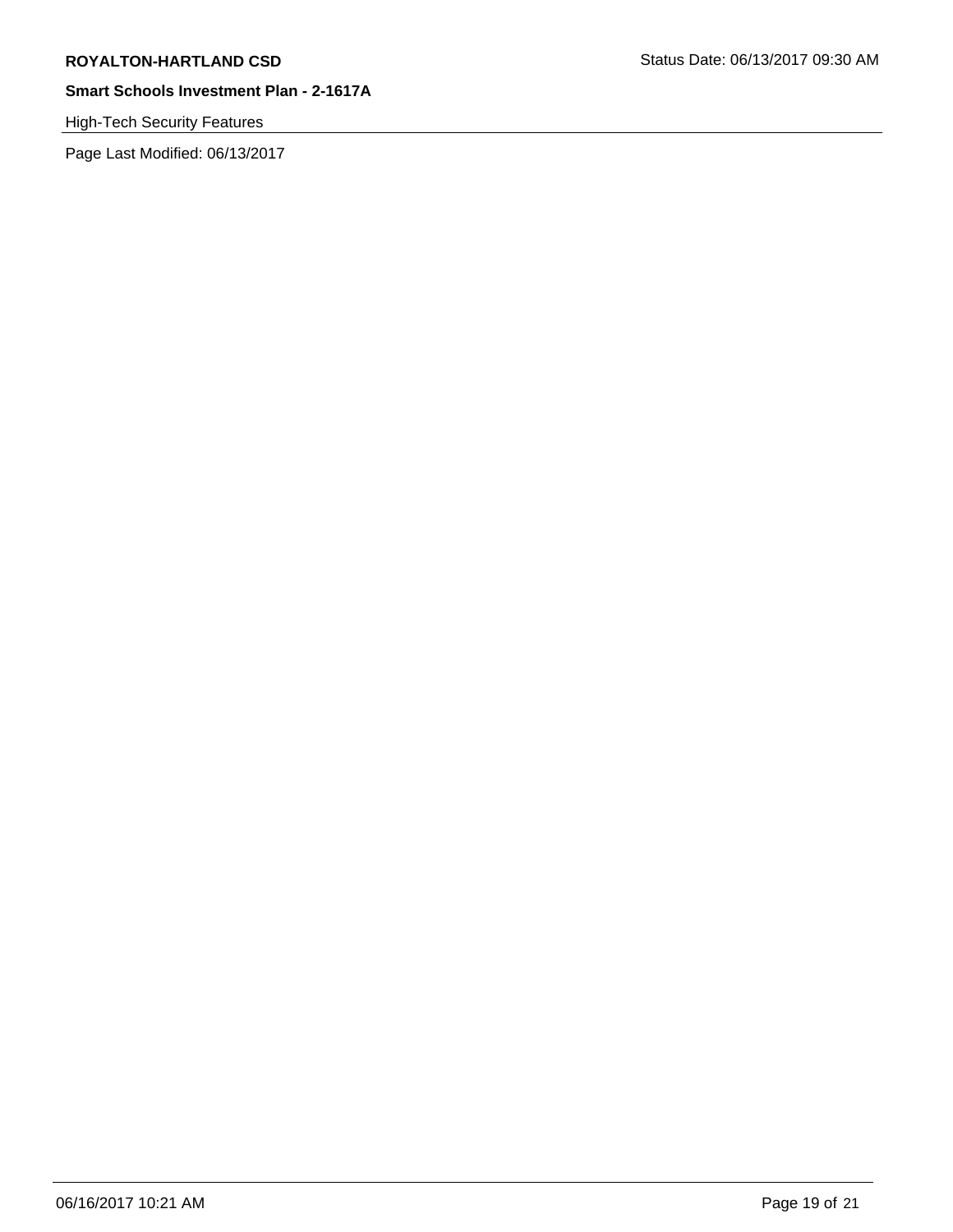Report